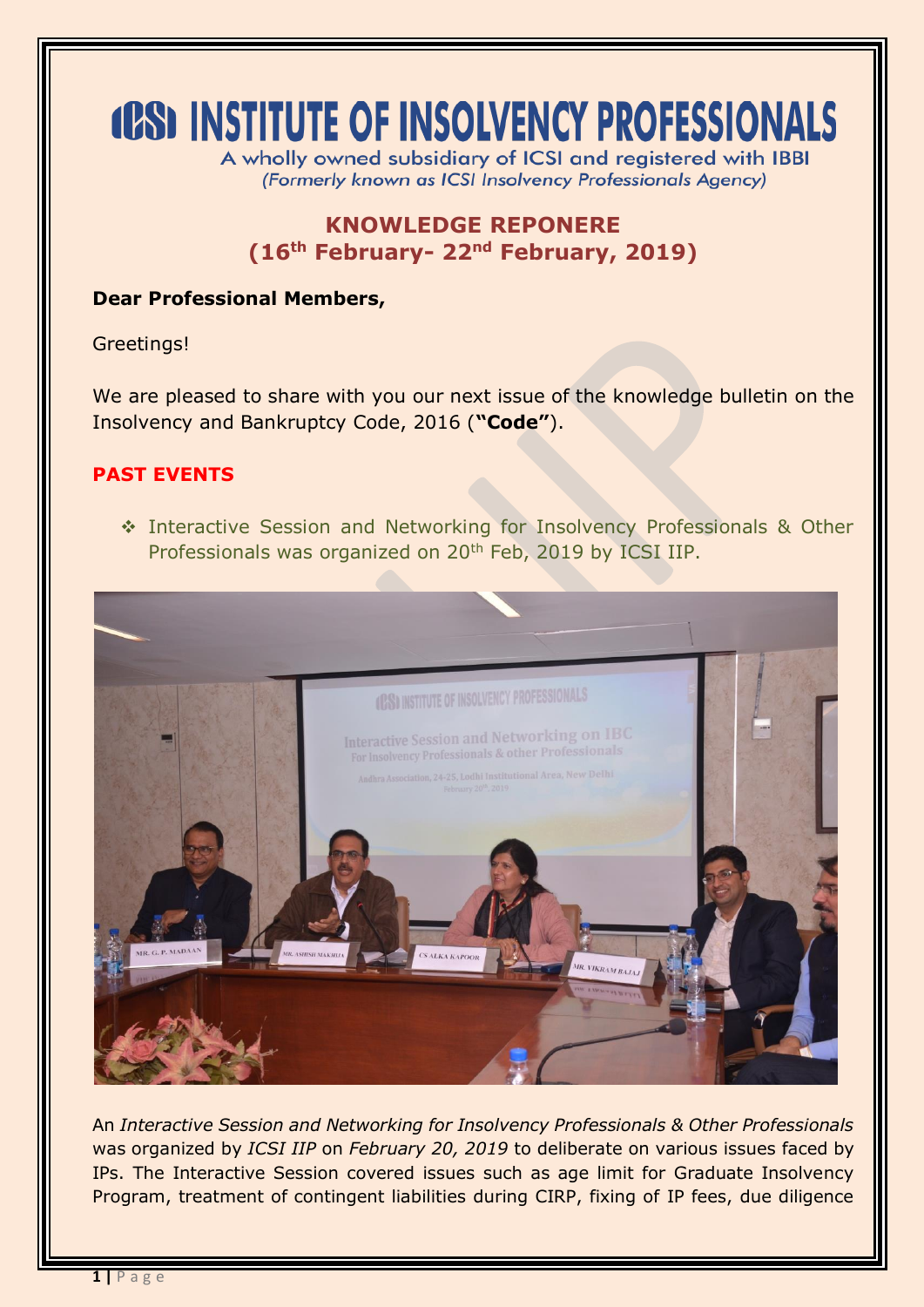to be performed by an IP, support extended to an IP from other Revenue/Government Authorities etc. The Session, besides offering solutions to the challenges faced by Insolvency Professionals, also provided clarity on the role of Resolution Professionals in the whole process.

### **UPCOMING EVENTS**

 **IBC- A game changer for the Bankers: An Interactive Session on March 05, 2019**

**Insolvency and Bankruptcy Board of India and ICSI Institute of Insolvency Professionals (ICSI IIP)** jointly proposes to organise a half-day session for the Bankers on the subject **'IBC- A game changer for the Bankers'**, at the Conference Hall, 5th Floor, Andhra Association, 24-25, Lodhi Institutional Area, New Delhi on March 5, 2019 from 3.00pm to 6.00pm.

#### **IBBI ORDER**

IBBI in its order dated 21st February,2019 cancelled the registration and debarred an Insolvency Professional from applying for a fresh registration for the next ten years as the professional has repeated the same contravention in CIRPs of 15 CDs covered in the SCN issued by IBBI and in conspiracy with her husband. Further the Insolvency Professional has seriously compromised her independence, impartiality and integrity. Insolvency Professional consented to take up 15 assignments simultaneously, much beyond her capacity, putting the life of 15 CDs at risk. Therefore has contravened provisions of sections 17, 20, 23 and 208(2)(a) and (e) of the Code, regulations 7(2)(a), (b) and (h) of the IBBI (Insolvency Professionals) Regulations, 2016 and clauses 1, 2, 3, 5, 9, 10, 11, 12, 14, 22, 25, and 27 of the Code of Conduct specified thereunder.

The link to read the full order is as follow:

[https://ibbi.gov.in//webadmin/pdf/whatsnew/2019/Feb/Order%20dated%2021-](https://ibbi.gov.in/webadmin/pdf/whatsnew/2019/Feb/Order%20dated%2021-02-2019%20in%20the%20matter%20of%20Bhavna%20Sanjay%20Ruia.-1_2019-02-21%2017:43:03.pdf) [02-2019%20in%20the%20matter%20of%20Bhavna%20Sanjay%20Ruia.-](https://ibbi.gov.in/webadmin/pdf/whatsnew/2019/Feb/Order%20dated%2021-02-2019%20in%20the%20matter%20of%20Bhavna%20Sanjay%20Ruia.-1_2019-02-21%2017:43:03.pdf) [1\\_2019-02-21%2017:43:03.pdf](https://ibbi.gov.in/webadmin/pdf/whatsnew/2019/Feb/Order%20dated%2021-02-2019%20in%20the%20matter%20of%20Bhavna%20Sanjay%20Ruia.-1_2019-02-21%2017:43:03.pdf)

#### **ADMITTED CASES**

Cases under the Code are being filed expeditiously across the various benches of National Company Law Tribunal ("**NCLT**"). The newly admitted cases with regard to CIRP under the Code are as below:

| S.<br>No. | <b>Case Title</b> | <b>Relevant</b><br><b>Section</b> | <b>NCLT Bench</b> | <b>Amount</b><br>default<br>mentioned<br>application | <u>in</u><br>as<br>in |
|-----------|-------------------|-----------------------------------|-------------------|------------------------------------------------------|-----------------------|
|-----------|-------------------|-----------------------------------|-------------------|------------------------------------------------------|-----------------------|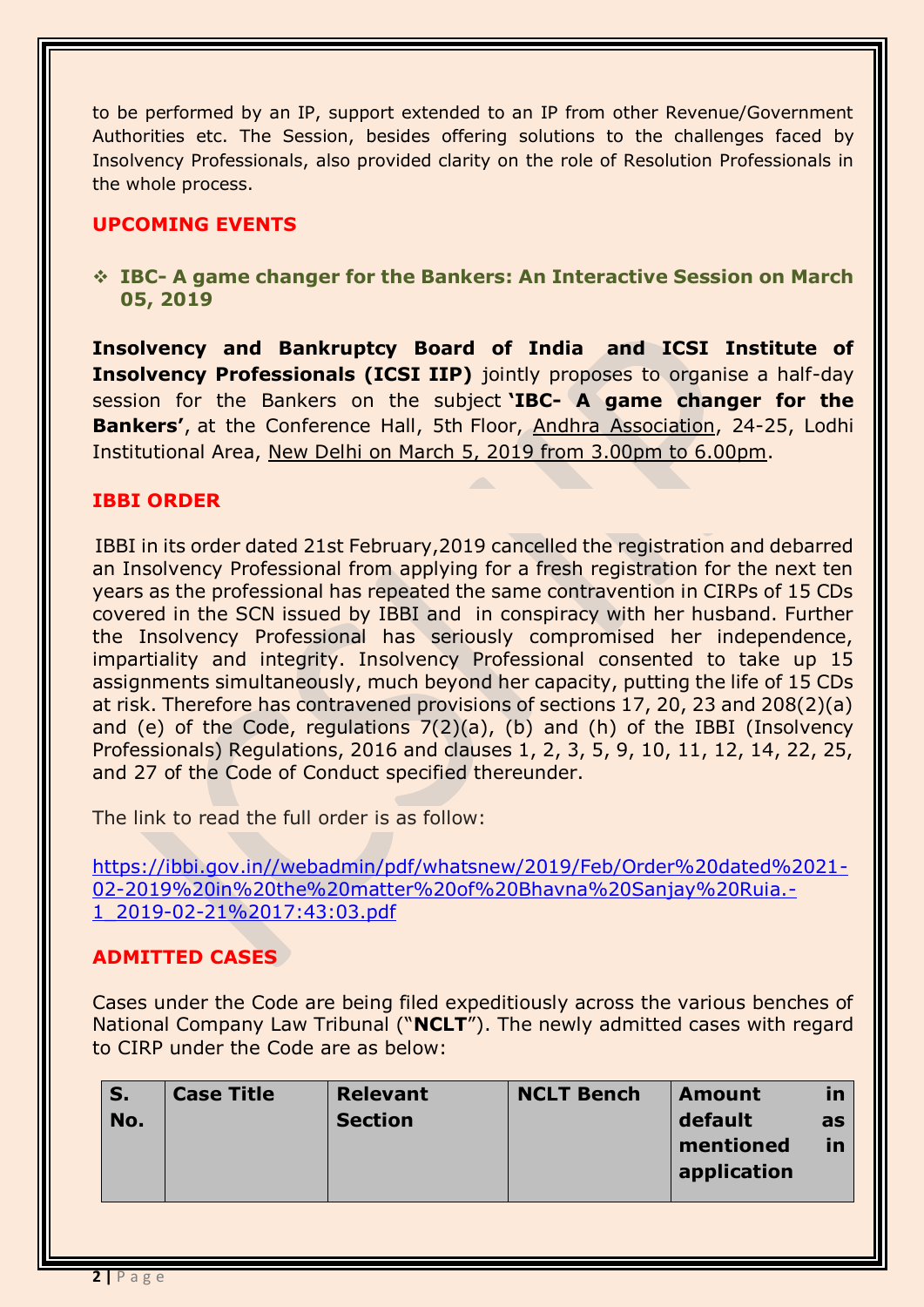|    |                                                                             |                                                                                                                                    |                 | (in Rupees) |
|----|-----------------------------------------------------------------------------|------------------------------------------------------------------------------------------------------------------------------------|-----------------|-------------|
| 1. | In the matter of $\vert$<br>Maharashtra<br>Vidhyut Nigam<br>Private Limited | Section 7 of the<br>Code<br>dealing<br>with the initiation<br><sub>of</sub><br><b>CIRP</b><br>by<br>financial creditor.            | Mumbai          | 94.95 Crore |
| 2. | In the matter of I<br>IDV Technology<br>Solutions<br>Private Limited        | Section 7 of the<br>Code<br>dealing<br>with the initiation<br><b>CIRP</b><br>of<br>by<br>financial creditor.                       | Principal Bench | 67 Lakh     |
| 3. | Delhi<br>Control  <br><b>Deveices</b><br>Private Limited                    | In the matter of Section 9 of the<br>Code<br>dealing<br>with the initiation<br><b>CIRP</b><br>0f<br>by<br>operational<br>creditor. | Principal Bench | 12.19 Lakh  |

# **LIST OF COMPANIES THAT HAVE RECENTLY UNDERGONE LIQUIDATION**

| S <sub>1</sub><br><b>No</b> | <b>Case Title</b>                                            | <b>Bench</b> | <b>Date of Order</b> |
|-----------------------------|--------------------------------------------------------------|--------------|----------------------|
| 1.                          | In the matter of Sadhbhawana   Chandigarh<br>Impex Pvt. Ltd. |              | 13.02.2019           |
| 2.                          | In the matter of Global Coke   Kolkata<br>Limited            |              | 19.02.2019           |

## **LIST OF COMPANIES THAT HAVE RECENTLY UNDERGONE RESOLUTION**

| <b>S</b><br><b>No</b> | <b>Case Title</b>                                       | <b>Bench</b> | <b>Date of Order</b> |
|-----------------------|---------------------------------------------------------|--------------|----------------------|
|                       | In the matter of Swadisht Oils   Allahabad<br>Pvt. Ltd. |              | 13.02.2019           |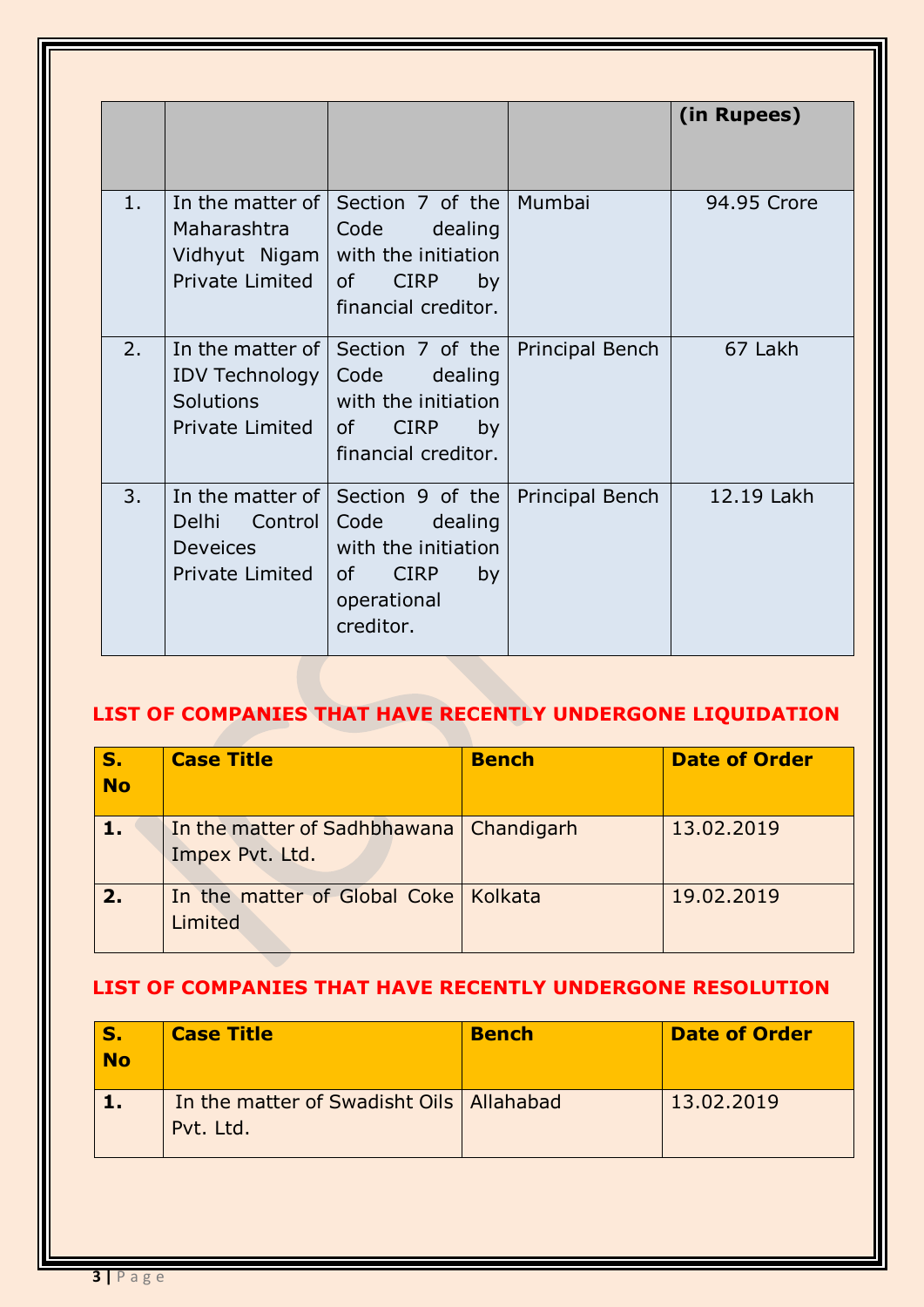# **BRIEF OF JUDGEMENTS**

| S.<br>No. | <b>Case</b><br><b>Details</b>                             | Date of<br><b>Order</b> | <b>Courts</b> | <b>Brief</b>                                                                                                                                                                                                                                                                                                                                                                                                                                                                                                                                                                                                                                                                                                                                                                                                                           | <b>Case link</b>                                                                      |
|-----------|-----------------------------------------------------------|-------------------------|---------------|----------------------------------------------------------------------------------------------------------------------------------------------------------------------------------------------------------------------------------------------------------------------------------------------------------------------------------------------------------------------------------------------------------------------------------------------------------------------------------------------------------------------------------------------------------------------------------------------------------------------------------------------------------------------------------------------------------------------------------------------------------------------------------------------------------------------------------------|---------------------------------------------------------------------------------------|
| 1.        | <b>Shailesh</b><br>Sangani<br>$V_{\star}$<br>Joel Cardoso | 30.01.201<br>9          | <b>NCLAT</b>  | NCLAT held that the<br>money advanced by<br>a Promoter, Director<br>or a Shareholder of<br>the Corporate Debtor<br>as a stakeholder to<br>financial<br>improve<br>health<br><b>of</b><br>the<br>Company<br>would<br>have the commercial<br>effect of borrowing<br>on the<br>Corporate<br><b>Debtor</b><br>notwithstanding the<br>fact that no provision<br>is made for interest.<br>Thus, funds raised in<br>such situation may<br>be treated as Long<br><b>Borrowings</b><br><b>Term</b><br>therefore<br>and<br>considered<br>as<br>financial debt under<br>the Code.<br>Appellate Tribunal in<br>consent with<br>the<br>order passed<br>by<br><b>NCLT Mumbai Bench</b><br>dismissed the appeal<br>filed<br>by<br>the<br>Corporate Debtor on<br>the ground that<br>amount claimed by<br>'Mr. Joel Cardaso' is<br>a financial debt and | https://nclat.<br>nic.in/Userad<br>min/upload/<br>2029439245<br>5c5198a233<br>2cd.pdf |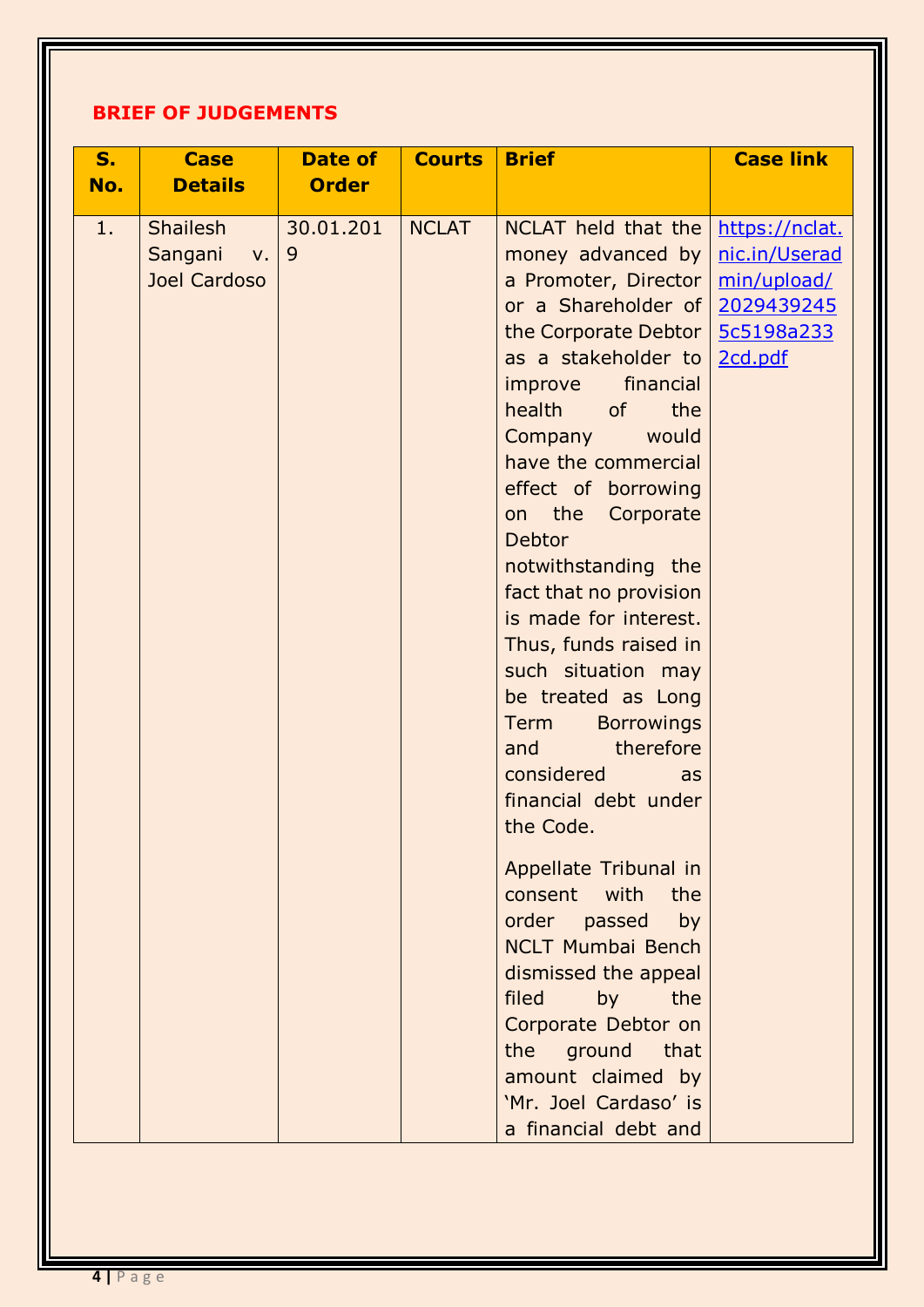|    |                         |           |              | be treated as<br>can      |                |
|----|-------------------------|-----------|--------------|---------------------------|----------------|
|    |                         |           |              | 'Financial Creditor.'     |                |
| 2. | Sanjay                  | 03.01.201 | <b>NCLAT</b> | In the present case,      | https://ibbi.g |
|    | Kumar Ruia              | 9         |              | the application was       | ov.in/webad    |
|    | Catholic<br>$V_{\star}$ |           |              | filed under Section 9     | min/pdf/orde   |
|    | Syrian Bank             |           |              | of the 'I & B Code'       | r/2019/Feb/3   |
|    | Ltd. & Anr              |           |              | under<br>not<br>and       | rd%20Jan%      |
|    |                         |           |              | <b>Section</b><br>55.     | 202019%20I     |
|    |                         |           |              | Therefore it was held     | n%20the%2      |
|    |                         |           |              | that the 'Fast Track      | Omatter%20     |
|    |                         |           |              | Corporate                 | of%20Sanjay    |
|    |                         |           |              | Insolvency                | %20Kumar%      |
|    |                         |           |              | Resolution Process'       | 20Ruia%20v     |
|    |                         |           |              | different<br>from<br>is l | s%20Catholi    |
|    |                         |           |              | 'Corporate                | c%20Syrian     |
|    |                         |           |              | Insolvency                | %20Bank%2      |
|    |                         |           |              | Resolution Process'       | OLtd%20%5      |
|    |                         |           |              | against<br>such           | bCA(AT)(Ins    |
|    |                         |           |              | 'Corporate                | olvency) 560-  |
|    |                         |           |              | Debtors(s)' as may        | 2018%5d 2      |
|    |                         |           |              | be notified by the        | $019-02-$      |
|    |                         |           |              | Central Government        | 13%2010:43     |
|    |                         |           |              | in terms of clauses       | :26.pdf        |
|    |                         |           |              | (a), (b) & (c) of         |                |
|    |                         |           |              | Section $55(2)$ .         |                |
|    |                         |           |              | It was held that the      |                |
|    |                         |           |              | Adjudicating              |                |
|    |                         |           |              | Authority had<br>no       |                |
|    |                         |           |              | jurisdiction<br>to        |                |
|    |                         |           |              | proceed with<br>the       |                |
|    |                         |           |              | 'Corporate                |                |
|    |                         |           |              | Insolvency                |                |
|    |                         |           |              | Resolution Process'       |                |
|    |                         |           |              | beyond the period of      |                |
|    |                         |           |              | 270 days and it           |                |
|    |                         |           |              | cannot wrongly            |                |
|    |                         |           |              |                           |                |
|    |                         |           |              | exercise it's power       |                |
|    |                         |           |              | under sub- section        |                |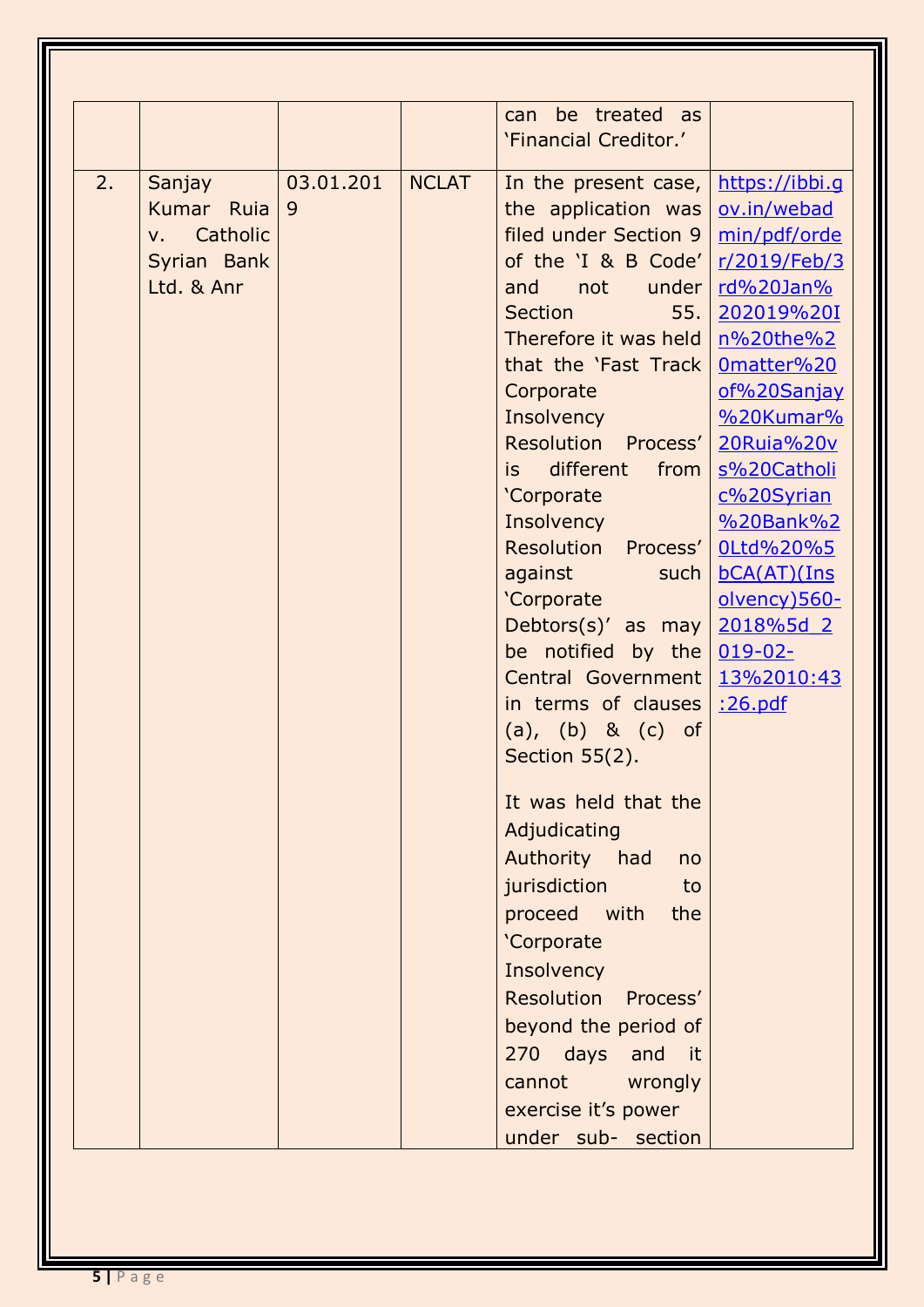| (2) of Section 55 of      |  |
|---------------------------|--|
| the 'I & B Code.          |  |
| Regulation 34 makes       |  |
| it clear that the         |  |
| 'Committee<br>of          |  |
| Creditors' shall          |  |
| design<br>the             |  |
| 'Insolvency               |  |
| <b>Resolution Process</b> |  |
| Costs' which includes     |  |
| the expenses              |  |
| incurred on or by the     |  |
| 'Resolution               |  |
| Professional'. After      |  |
| Adjudicating              |  |
| Authority approves        |  |
| the 'Resolution Plan'     |  |
|                           |  |
| under Section 31,         |  |
| the 'Resolution           |  |
| Professional' is          |  |
| entitled to know the      |  |
| actual expenses           |  |
| allowed as approved       |  |
| by the 'Committee of      |  |
| Creditors' and the        |  |
| Adjudicating              |  |
| Authority.                |  |
| In the present case       |  |
| , Appellate<br>Tribunal   |  |
| that<br>held<br>the       |  |
| Adjudicating              |  |
| Authority has passed      |  |
| order<br>under<br>no      |  |
| Section 31 or Section     |  |
| 33 of the 'I & B Code'    |  |
| therefore,<br>the         |  |
| Adjudicating              |  |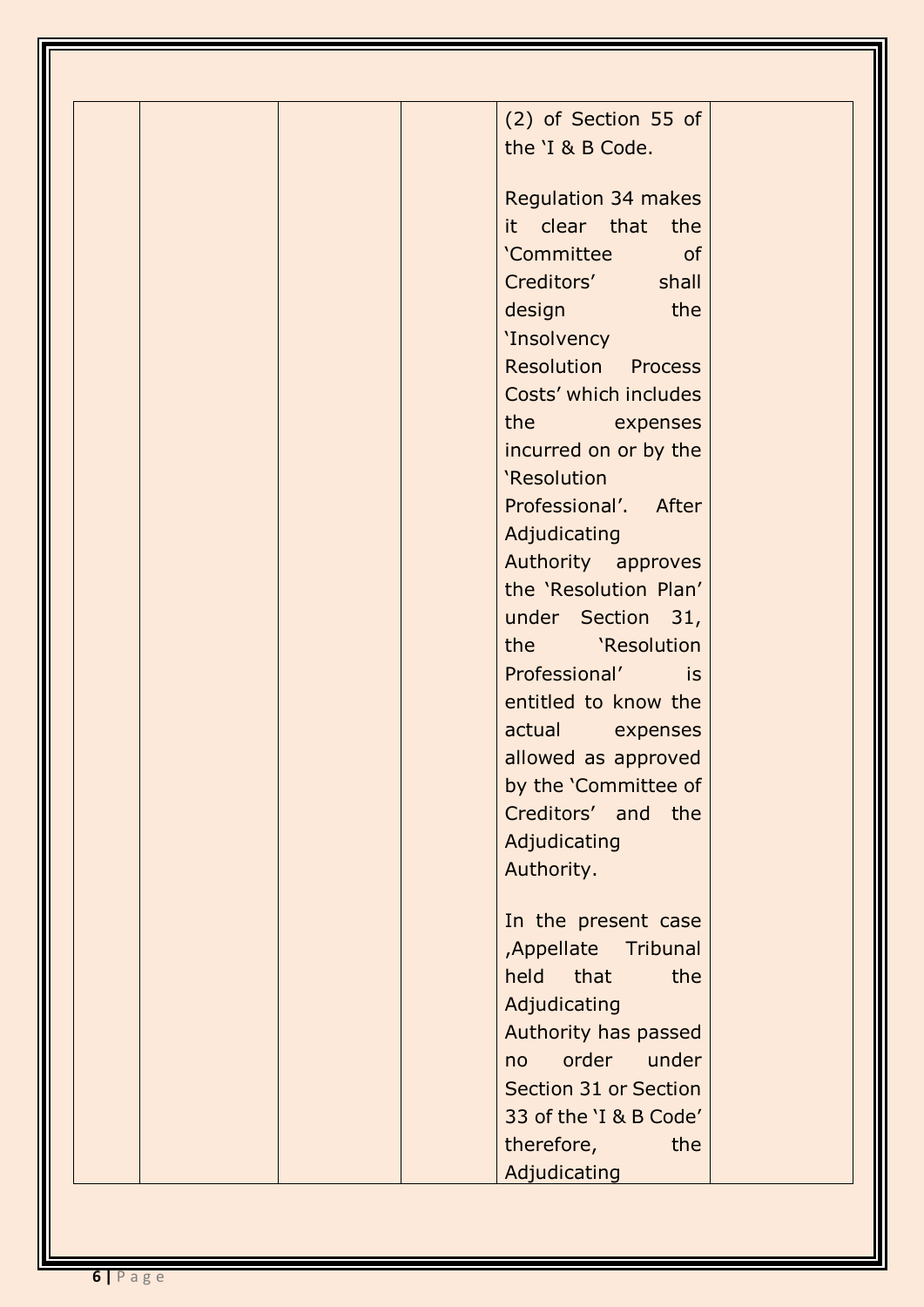| 3. | Sham Lal v.                      | 14,02,201 | <b>NCLAT</b> | <b>Authority</b><br>has<br>no<br>jurisdiction to decide<br>the resolution cost<br>including the fee of<br>the<br>'Resolution<br>Professional'.<br>NCLAT in the matter                                                                                                                                                                                                                                                                                                                                                                                                                                                                                                                                                                                                                                      | <u>https://ibbi.g</u>                                                                                                                                                                                      |
|----|----------------------------------|-----------|--------------|------------------------------------------------------------------------------------------------------------------------------------------------------------------------------------------------------------------------------------------------------------------------------------------------------------------------------------------------------------------------------------------------------------------------------------------------------------------------------------------------------------------------------------------------------------------------------------------------------------------------------------------------------------------------------------------------------------------------------------------------------------------------------------------------------------|------------------------------------------------------------------------------------------------------------------------------------------------------------------------------------------------------------|
|    | Ramboll<br>India<br>Pvt.<br>Ltd. | 9         |              | wherein<br>the<br>Appellant is prepared<br>to settle the matter<br>with the Operational<br>Creditor.<br><b>Since</b><br>Resolution<br>Interim<br>Professional is stated<br>to have been issued<br>public<br>announcement,<br>the meanwhile the IP<br>will keep it as a going<br>concern. NCLAT held<br>the<br>that<br>bank<br>$account(s)$ of the $2019\%5d$ 2<br>'Corporate Debtor' 019-02-<br>be allowed to be 15%2013:57<br>operated for day-to-   :39.pdf<br>day functioning of<br>the company such as<br>for payment of<br>current bills of the<br>suppliers, salaries<br>and wages of the<br>employees'/workme<br>n, electricity bills etc.<br>'Interim Resolution<br>Professional'<br>will<br>ensure that the<br>company remains<br>going concern and<br>will take assistance<br>of the (suspended) | ov.in/webad<br>min/pdf/orde<br>r/2019/Feb/<br>NCLAT%20In<br>terimn%200<br>rder%20Sha<br>m%20lal%2<br>Ovs%20Ram<br>boll%20India<br>in   %20Pvt.%20<br>Ltd.%20%5b<br>CA(AT)(Insol<br>$vency)$ %201<br>$48 -$ |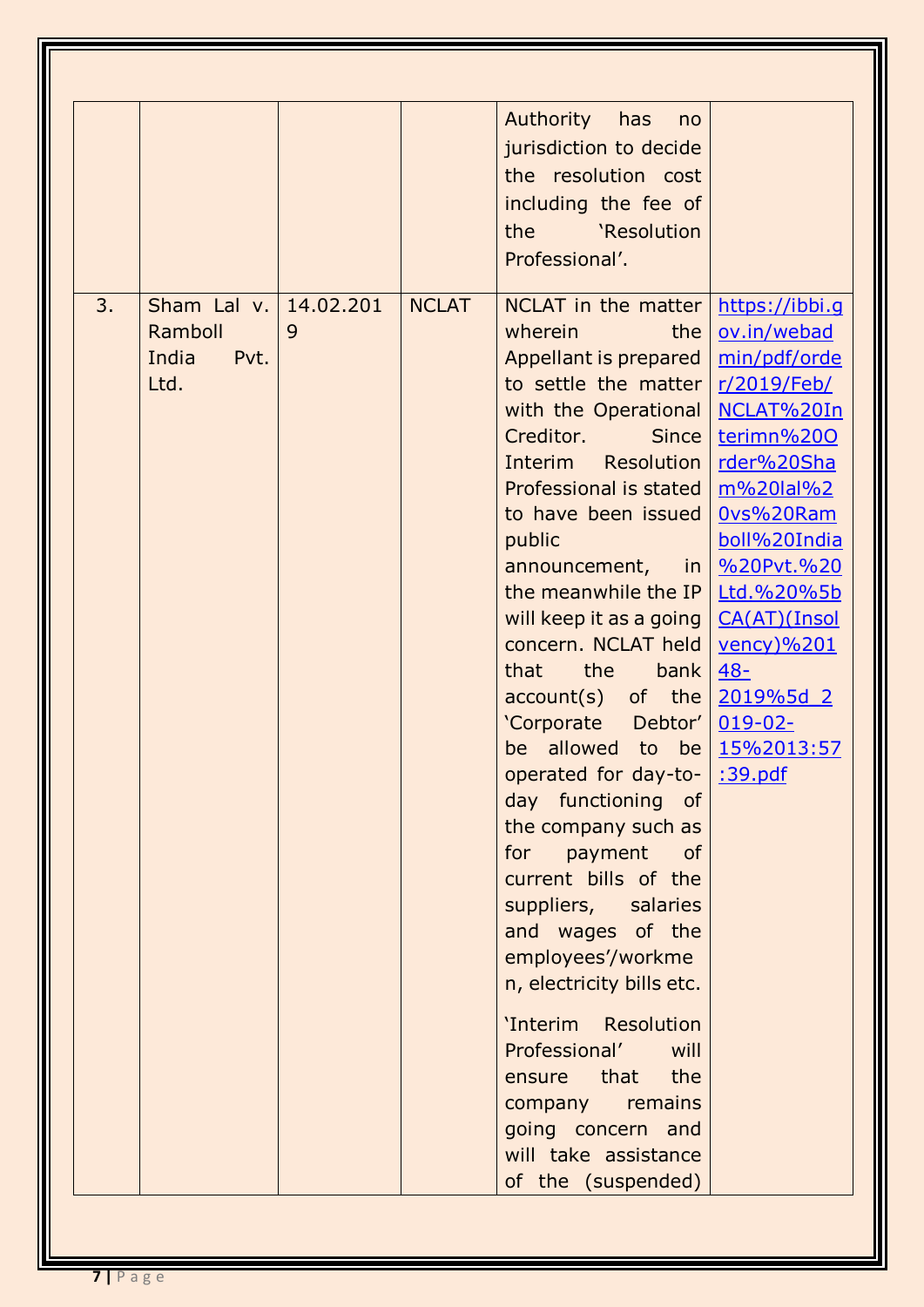|    |                                                                             |                |              | Board of Directors.<br>The persons who are<br>working will perform<br>their duties including<br>the paid Directors.<br>The person who is<br>authorised to sign<br>the bank cheques<br>may issue cheques<br>only the control of the control of the control of the control of the control of the control of the control of<br>after<br>authorisation of the<br>'Interim Resolution<br>Professional'.                                                                                                                                                                                                                                                                                                                                                                                                                                                                                                                                        |                                                                                                                                                                                                                            |
|----|-----------------------------------------------------------------------------|----------------|--------------|-------------------------------------------------------------------------------------------------------------------------------------------------------------------------------------------------------------------------------------------------------------------------------------------------------------------------------------------------------------------------------------------------------------------------------------------------------------------------------------------------------------------------------------------------------------------------------------------------------------------------------------------------------------------------------------------------------------------------------------------------------------------------------------------------------------------------------------------------------------------------------------------------------------------------------------------|----------------------------------------------------------------------------------------------------------------------------------------------------------------------------------------------------------------------------|
| 4. | Shalini<br><b>Publicity</b><br>Creative Pvt.<br>Ltd. v. Dena<br><b>Bank</b> | 18.02.201<br>9 | <b>NCLAT</b> | <b>The</b><br>Authority took note   ov.in//webad<br>of the fact that the   min/pdf/orde<br>One Time Settlement   r/2019/Feb/1<br>(OTS) proposal 8th%20Feb<br>made by<br>Corporate<br>had been rejected by $\sqrt{20}$ 20 matter %2<br>the the state of the state of the state of the state of the state of the state of the state of the state of the<br>Creditor and that the   ni%20Publici<br>'debt' and 'default' ty%20Creati<br>was established. AA ve%20Pvt.%<br>proceeded to admit   20Ltd.%20vs<br>the the state of the state of the state of the state of the state of the state of the state of the state of the<br>application<br>thereby initiating<br>Corporate<br>Insolvency<br><b>Resolution Process</b><br>against<br>the<br>Corporate Debtor.<br>The AA held that on<br>hand<br>the<br>one<br>Appellant<br>was<br>seeking<br>restructuring of loan<br>terms<br>of RBI<br>in i<br>Guidelines seeking<br>more time for One | Adjudicating   https://ibbi.g<br>the %202019%2<br>Debtor   0In%20the%<br>Financial   0of%20Shali<br>%20Dena%2<br>OBank%20[C<br>A(AT)(Insolv<br>ecny)%2015<br>$3-$<br>2019] 2019-<br>$02 -$<br>20%2011:23<br><u>:42.pdf</u> |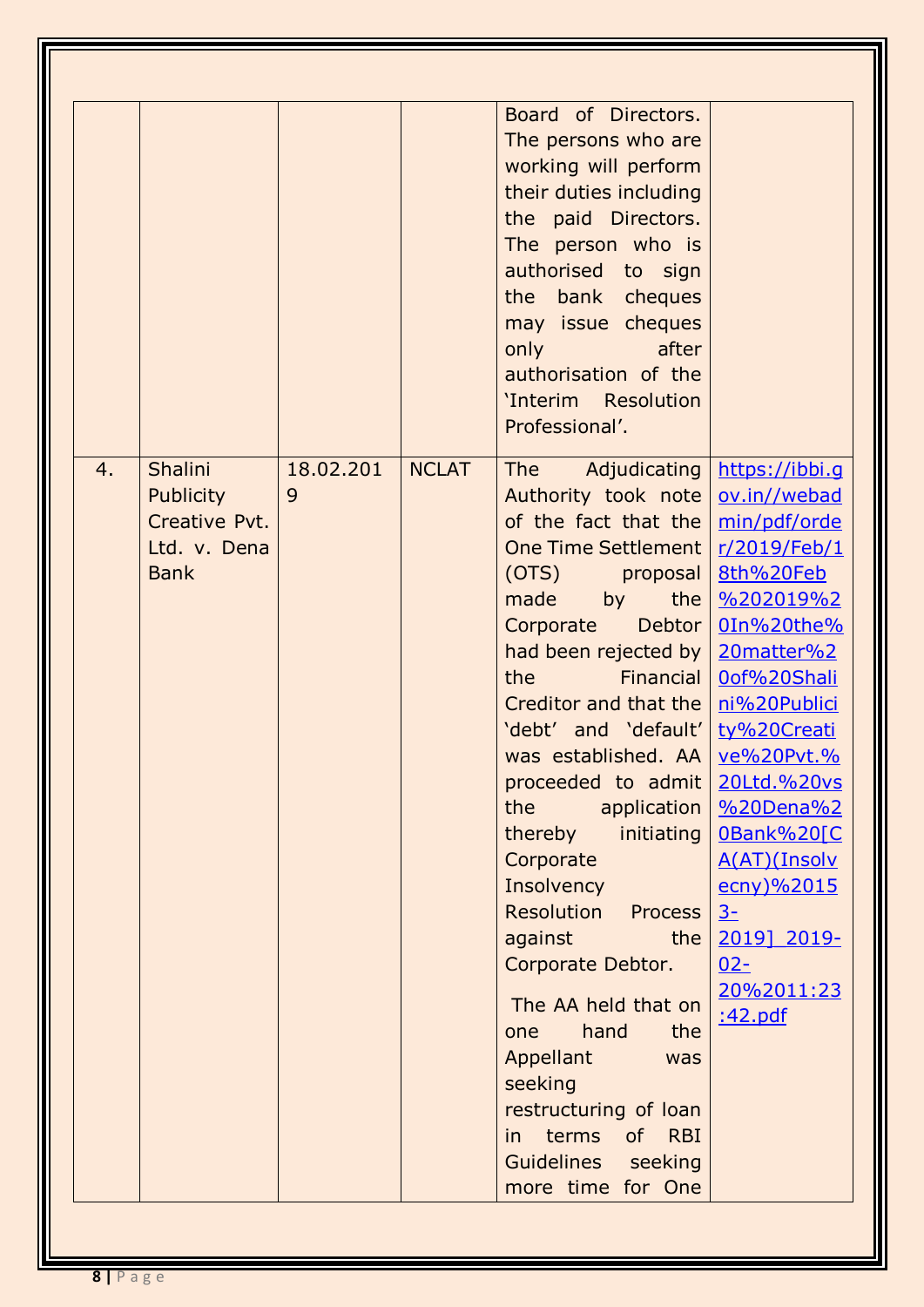|    |                             |           |         | <b>Time</b><br>Settlement  |                        |
|----|-----------------------------|-----------|---------|----------------------------|------------------------|
|    |                             |           |         | (OTS) but on the           |                        |
|    |                             |           |         | other hand alleges         |                        |
|    |                             |           |         | fabrication<br>and         |                        |
|    |                             |           |         | manipulation. What         |                        |
|    |                             |           |         | prompted<br>the            |                        |
|    |                             |           |         | Corporate Debtor to        |                        |
|    |                             |           |         | seek restructuring of      |                        |
|    |                             |           |         | loan through One           |                        |
|    |                             |           |         | Time Settlement is         |                        |
|    |                             |           |         | explainable<br>on<br>no    |                        |
|    |                             |           |         | hypothesis<br>other        |                        |
|    |                             |           |         | than the one that the      |                        |
|    |                             |           |         | <b>Debtor</b><br>Corporate |                        |
|    |                             |           |         | had committed              |                        |
|    |                             |           |         | default<br>the<br>qua      |                        |
|    |                             |           |         | outstanding amount         |                        |
|    |                             |           |         | which was payable.         |                        |
|    |                             |           |         | For the aforesaid          |                        |
|    |                             |           |         | AA<br>reason,              |                        |
|    |                             |           |         | dismissed<br>the           |                        |
|    |                             |           |         | application.               |                        |
| 5. | Nagarjuna                   | 21.01.201 | NCLT,   | In the<br>order            | for   https://ibbi.g   |
|    | Oil                         | 9         | Chennai | liquidation<br>for         | ov.in//webad           |
|    | Corporation(                |           |         | Nagarjuna<br>Oil           | min/pdf/orde           |
|    | <b>Diesel</b><br><b>MAN</b> |           |         | Corporation                | r/2019/Jan/2           |
|    | and Turbo v.                |           |         | (respondent)<br>has        | 1st%20Jan%             |
|    | Rajendran                   |           |         | been<br>passed.            | 202019%20i             |
|    | Shanmagun)                  |           |         | However,<br><b>AA</b>      | n%20the%2              |
|    |                             |           |         | observed<br>that           | Omatter%20             |
|    |                             |           |         | respondent's               | of%20Nagari            |
|    |                             |           |         | equipment is lying         | una%200il%             |
|    |                             |           |         | and is in the custody      | 20Corporaito           |
|    |                             |           |         | the<br>of                  | Applicant   n%20Ltd.%2 |
|    |                             |           |         | (German Company).          | <b>OMA-17-</b>         |
|    |                             |           |         | AA held that disposal      | 2018%20In              |
|    |                             |           |         | of<br>equipment            | is <u>%20TCP-10-</u>   |
|    |                             |           |         | essential<br>and           | 2017 2019-             |
|    |                             |           |         | allowed the applicant      | $01-$                  |
|    |                             |           |         | to sell the equipment      | 25%2011:26             |
|    |                             |           |         |                            |                        |
|    |                             |           |         | laws<br>in<br>per<br>as    | <u>:39.pdf</u>         |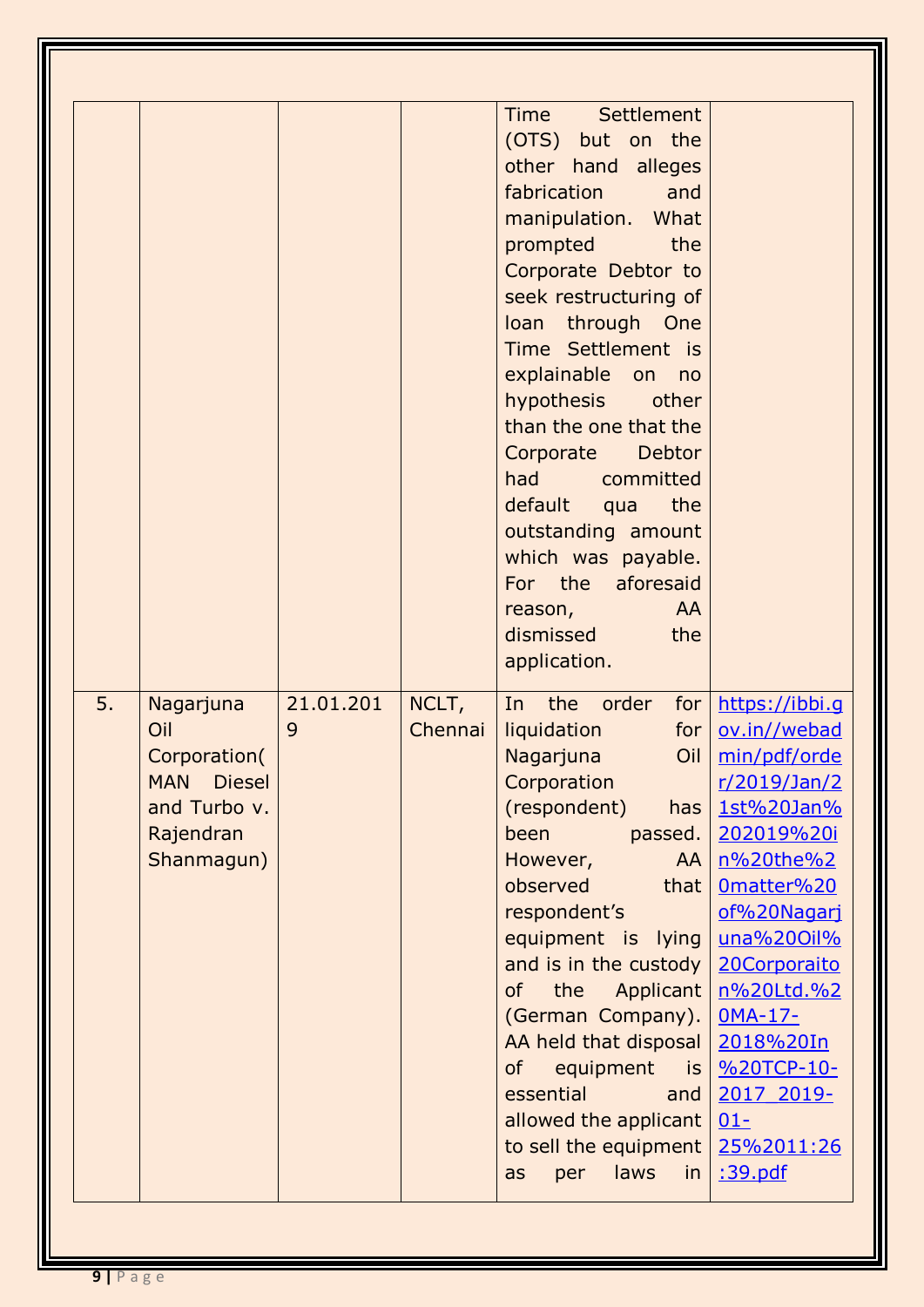| 6. | Vinergy<br>International<br>Pvt. Ltd | 08.02.19 | NCLT,<br>Mumbai | <b>The</b><br>Germany.<br>amount received in<br>the sale is to be<br>adjusted with the<br>claim amount of the<br>Applicant<br>after<br>deducting cost<br>incurred to hold the<br>sale. AA ordered that<br>the proof of sale and<br>supporting<br>documents are to be<br>submitted to the<br>Liquidator. If the sale<br>amount exceeds the<br>sale amount then the<br>excess amount is to<br>be submitted to the<br>Liquidator who will<br>allot<br>it it<br>as<br>per<br>waterfall mechanism<br>under the Code.<br>held<br>that<br>AA.<br>permission given to<br>applicant to conduct<br>the sale is given<br>because of peculiar<br>facts of the case and<br>the same practice<br>will not be allowed in<br>future matters.<br><b>Initially</b><br>the<br>Petitioner<br>filed<br>petition $u/s$ 7, IBC | https://nclt.g<br>ov.in/sites/d<br>efault/files/fi              |
|----|--------------------------------------|----------|-----------------|---------------------------------------------------------------------------------------------------------------------------------------------------------------------------------------------------------------------------------------------------------------------------------------------------------------------------------------------------------------------------------------------------------------------------------------------------------------------------------------------------------------------------------------------------------------------------------------------------------------------------------------------------------------------------------------------------------------------------------------------------------------------------------------------------------|-----------------------------------------------------------------|
|    |                                      |          |                 | claiming himself to<br>a Financial<br>be<br>Creditor, but<br>on<br>perusal<br>of<br>the<br>records it appeared                                                                                                                                                                                                                                                                                                                                                                                                                                                                                                                                                                                                                                                                                          | nal-orders-<br>pdf/CP%203<br>006%20-<br>%202018%2<br>0Sanaya%20 |
|    |                                      |          |                 | that the Petitioner<br>had given notice $u/s$ te%20Limite                                                                                                                                                                                                                                                                                                                                                                                                                                                                                                                                                                                                                                                                                                                                               | Tea%20Priva                                                     |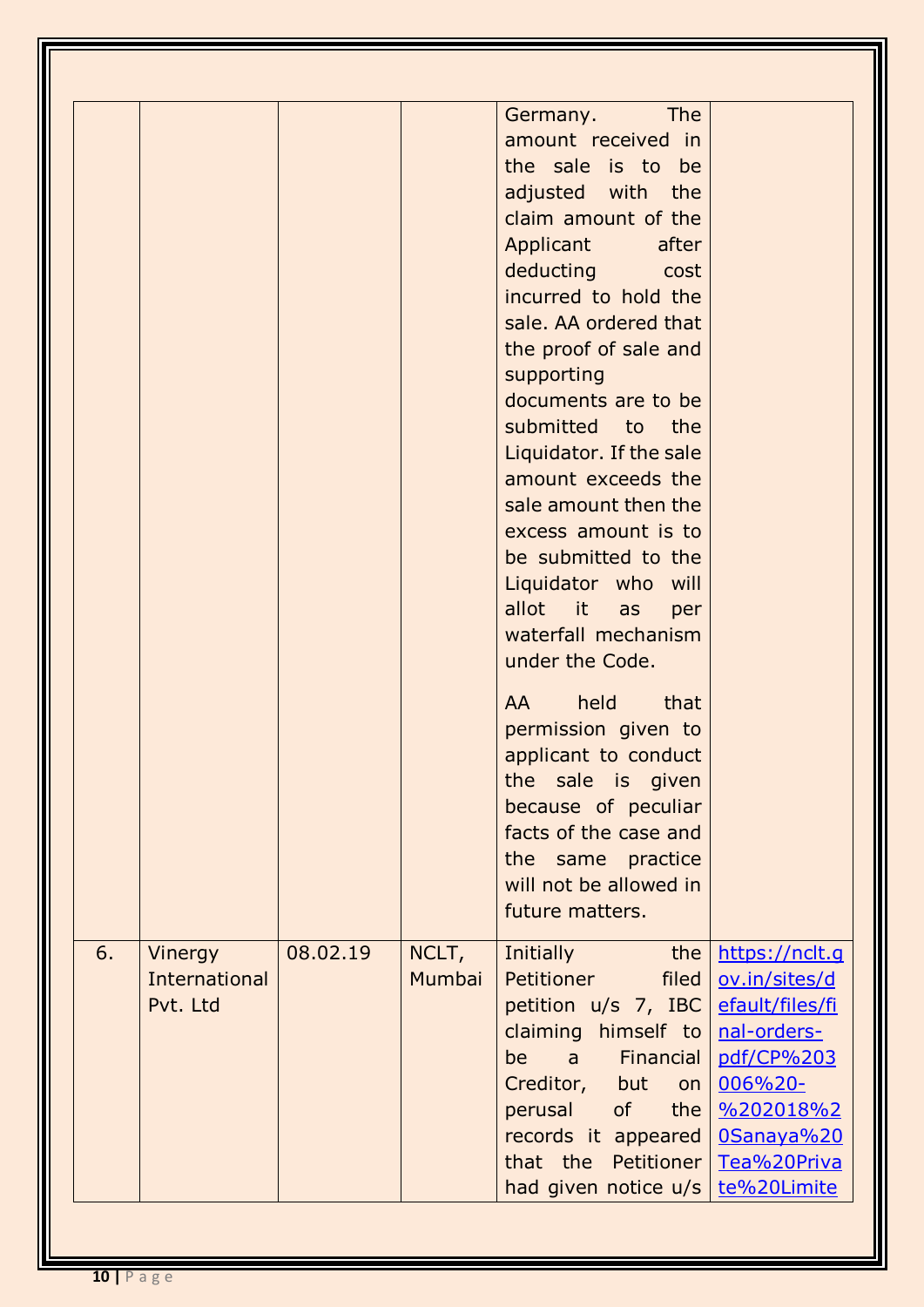|    |                                                                                       |                |                 | 9, IBC pretending   d%20v%20V<br>himself to be an<br>Operational Creditor.<br>The Petitioner has<br>transferred<br>$an \mid$<br>of<br>amount<br>Rs.1,00,00,000 to<br>CD's account.<br>Transferring amount<br>to the account of<br>Corporate Debtor, a<br>person cannot claim<br>to be a Financial<br><b>The</b><br>Creditor.<br>Petitioner has not<br>filed any document<br>to substantiate its<br>claim of being a<br>Financial Creditor<br>and debt as Financial<br>Debt. There are<br>contradictions in the<br>petition as the<br>petitioner has sent a<br>demand<br>notice<br>treating the debt in<br>question<br>as<br>operational debt as<br>well<br>as<br>letter<br>a<br>treating<br>it<br>as<br>financial<br>debt.<br>Petition<br>being<br>collusive<br>stands<br>dismissed. | inergy%20In<br>ternational%<br>20Pvt.%20Lt<br>dpdf                                                                  |
|----|---------------------------------------------------------------------------------------|----------------|-----------------|--------------------------------------------------------------------------------------------------------------------------------------------------------------------------------------------------------------------------------------------------------------------------------------------------------------------------------------------------------------------------------------------------------------------------------------------------------------------------------------------------------------------------------------------------------------------------------------------------------------------------------------------------------------------------------------------------------------------------------------------------------------------------------------|---------------------------------------------------------------------------------------------------------------------|
| 7. | Asset<br>Reconstructi<br>on Company<br>(India) Pvt.<br>Ltd.<br>V/S<br>Shivam<br>Water | 18.02.201<br>9 | NCLT,<br>Mumbai | <b>The</b><br>Resolution<br>professional<br>reported that the ex-<br>director abused the<br>RP while she<br>was<br>discharging<br>her <sub>l</sub>                                                                                                                                                                                                                                                                                                                                                                                                                                                                                                                                                                                                                                   | https://ibbi.g<br>ov.in/webad<br>min/pdf/orde<br>r/2019/Feb/1<br>8th%20Feb<br>$\frac{96202019\%2}{2}$<br>0in%20the% |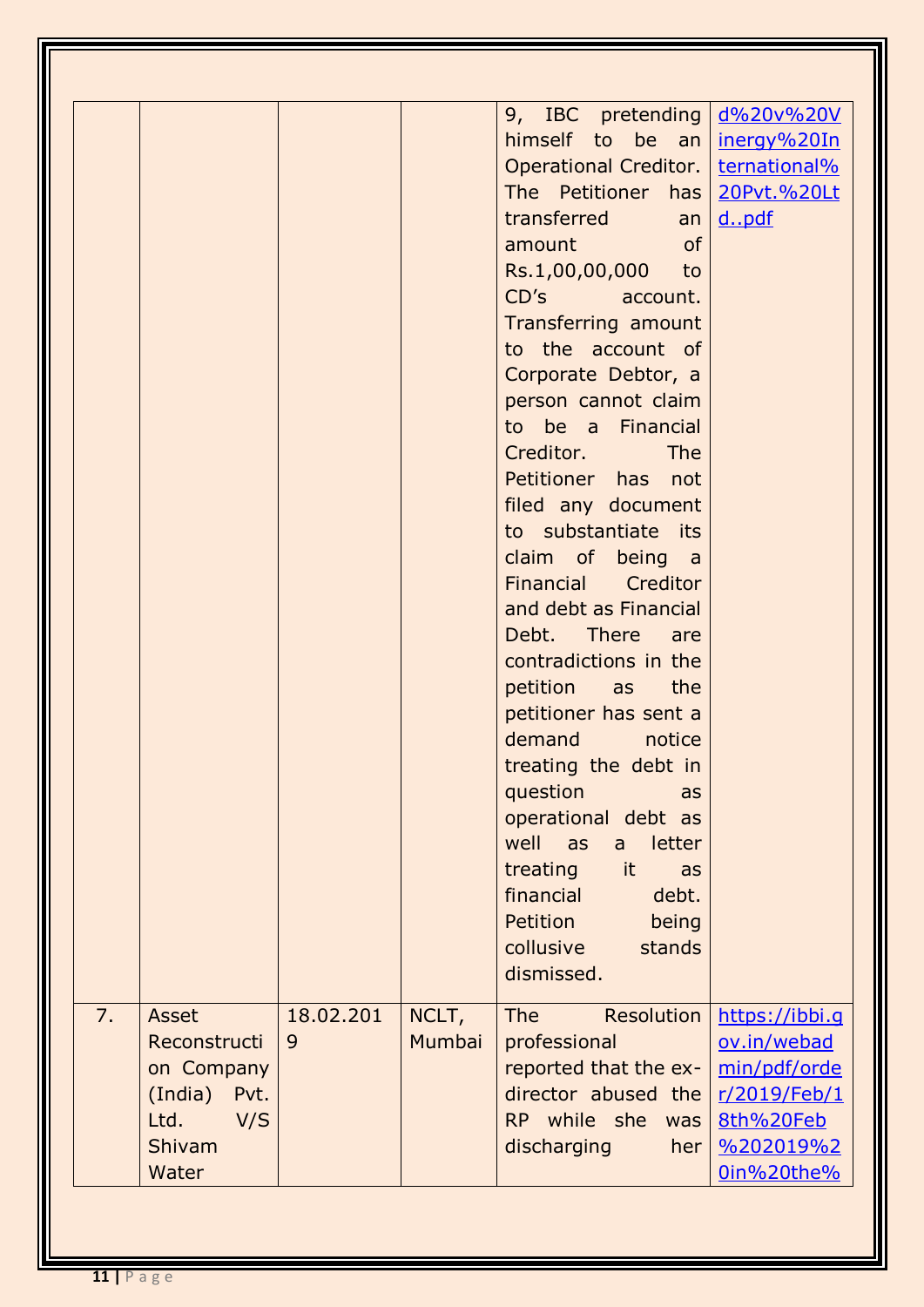| Treaters Pvt. | duties<br>Court   20matter%2<br>as  |
|---------------|-------------------------------------|
| Ltd.          | officer.<br>0of%20Shiva             |
|               | m%20Water<br>NCLT, Mumbai           |
|               | %20Treaters<br>observed that RP is  |
|               | %20Pvt.%20<br>an officer of the     |
|               | Ltd.%20C.P.<br>and<br>court<br>non- |
|               | %20No.(IB)1<br>cooperation with him |
|               | $882(MB)$ -<br>would amount to      |
|               | 2018 2019-<br>contempt of the       |
|               | $02 -$<br>court.                    |
|               | 21%2015:47                          |
|               | :08.pdf<br>The Municipal            |
|               | Corporation<br><b>of</b>            |
|               | Ahmedabad was also                  |
|               | directed<br>to<br>a di Kabupatén    |
|               | immediately<br>open                 |
|               | the seal and hand                   |
|               | over the possession                 |
|               | of the entire                       |
|               | property of the                     |
|               | Corporate Debtor to                 |
|               | the Resolution                      |
|               | Professional.                       |
|               |                                     |
|               | Directions were also                |
|               | given to RP that the                |
|               | should<br>company                   |
|               | remain as a going                   |
|               | concern so that the                 |
|               | manufacturing<br>and                |
|               | production of the                   |
|               | company do<br>not                   |
|               | suffer, payment of                  |
|               | wages<br>to<br>the                  |
|               | employees/                          |
|               | workmen are made                    |
|               | on time and if any                  |
|               | material is supplied                |
|               | during the corporate                |
|               | resolution process. It              |
|               | was further stated in               |
|               | the order that IRP                  |